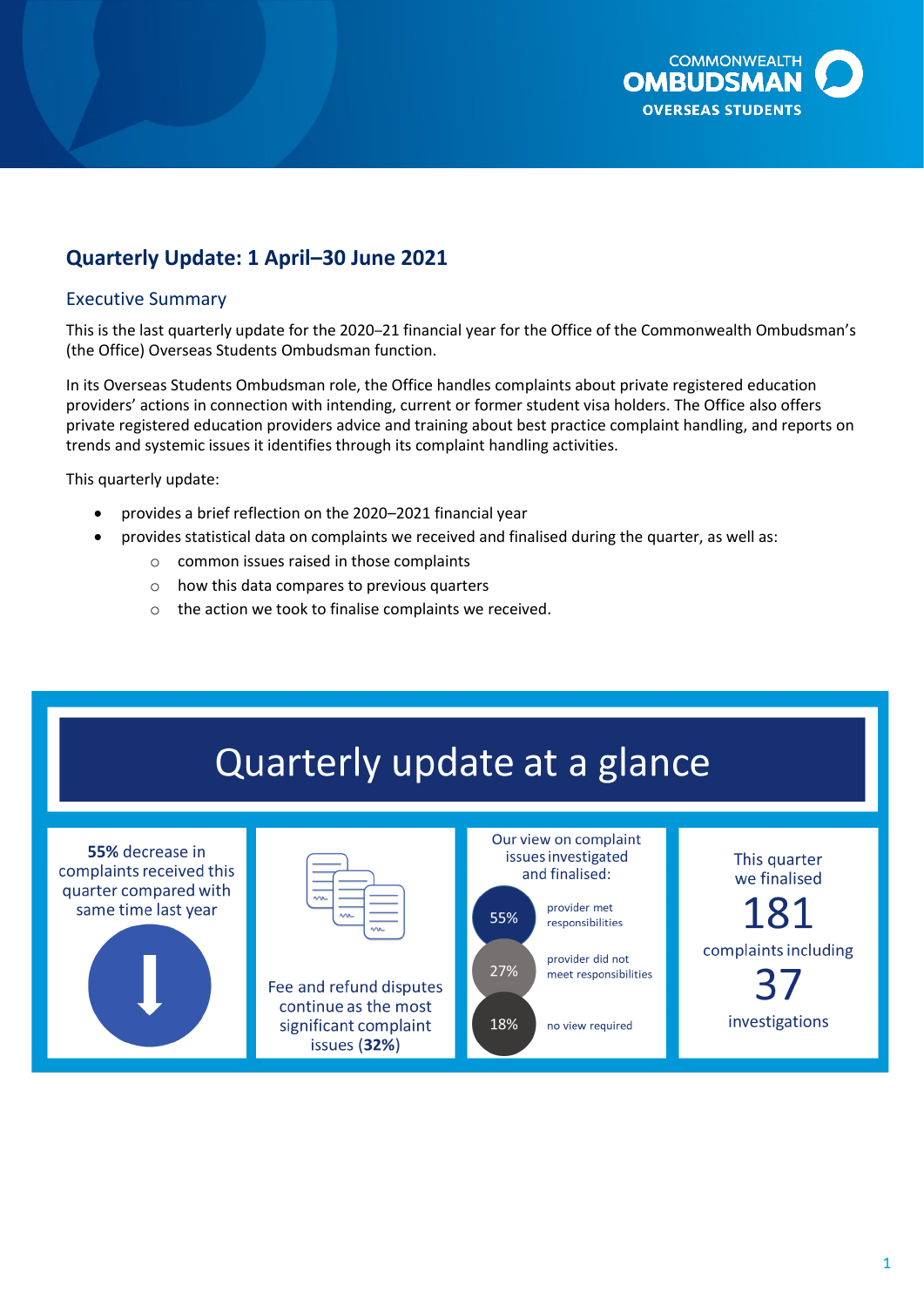### Summary of 2020–21

 due to the impacts of the COVID-19 pandemic, with 17 per cent fewer international students studying with Australian providers in June 2020 compared with June 2019, and many of the remaining 83 per cent studying remotely from In 2020–21, the Office received 1,079 complaints from international students, a 29 per cent decrease from the 1,526 complaints it received in 2019–2020. This is consistent with the decrease in international students studying in Australia outside Australia.<sup>1</sup>

Of the 1,079 complaints we received during 2020-21, 194 (18 per cent) raised issues related to COVID-19. In most cases, students were seeking refunds of pre-paid fees due to:

- being unable to commence study due to border closures
- being unable to continue study due to financial hardship
- not being satisfied with online delivery.

Students also sought transfers to cheaper courses as they had lost part-time work and their families were not able to support them due to disruptions to work and business overseas. Aside from financial remedies, students sought deferments or suspension of studies during lockdowns, and requested providers make allowances in academic assessment to account for difficulties, such as unreliable access to information technology and poor mental health.

### Complaints and enquiries received from 1 April to 30 June 2021

 with private registered education providers (see [Figure 1\)](#page-1-0). This is a 55 per cent decrease compared to the same period Between 1 April and 30 June 2021, we received 210 complaints and enquiries from international students enrolled last year. This downward trend was not unexpected given the decreased number of international students who remained in Australia due to COVID-19, as well as the high volume of complaints made by international students in the same period last year due to the shift to online studies in response to lockdowns.



#### <span id="page-1-0"></span>**Figure 1: Complaints and enquiries received from 2018–19 to 2020–21**

 $1$  [International Student Data monthy summary, June 2021](https://internationaleducation.gov.au/research/international-student-data/Documents/MONTHLY%20SUMMARIES/2021/Jun%202021%20MonthlyInfographic.pdf) [\(https://internationaleducation.gov.au/research/international-student](https://internationaleducation.gov.au/research/international-student)data/Documents/MONTHLY%20SUMMARIES/2021/Jun%202021%20MonthlyInfographic.pdf), accessed 26 August 2021.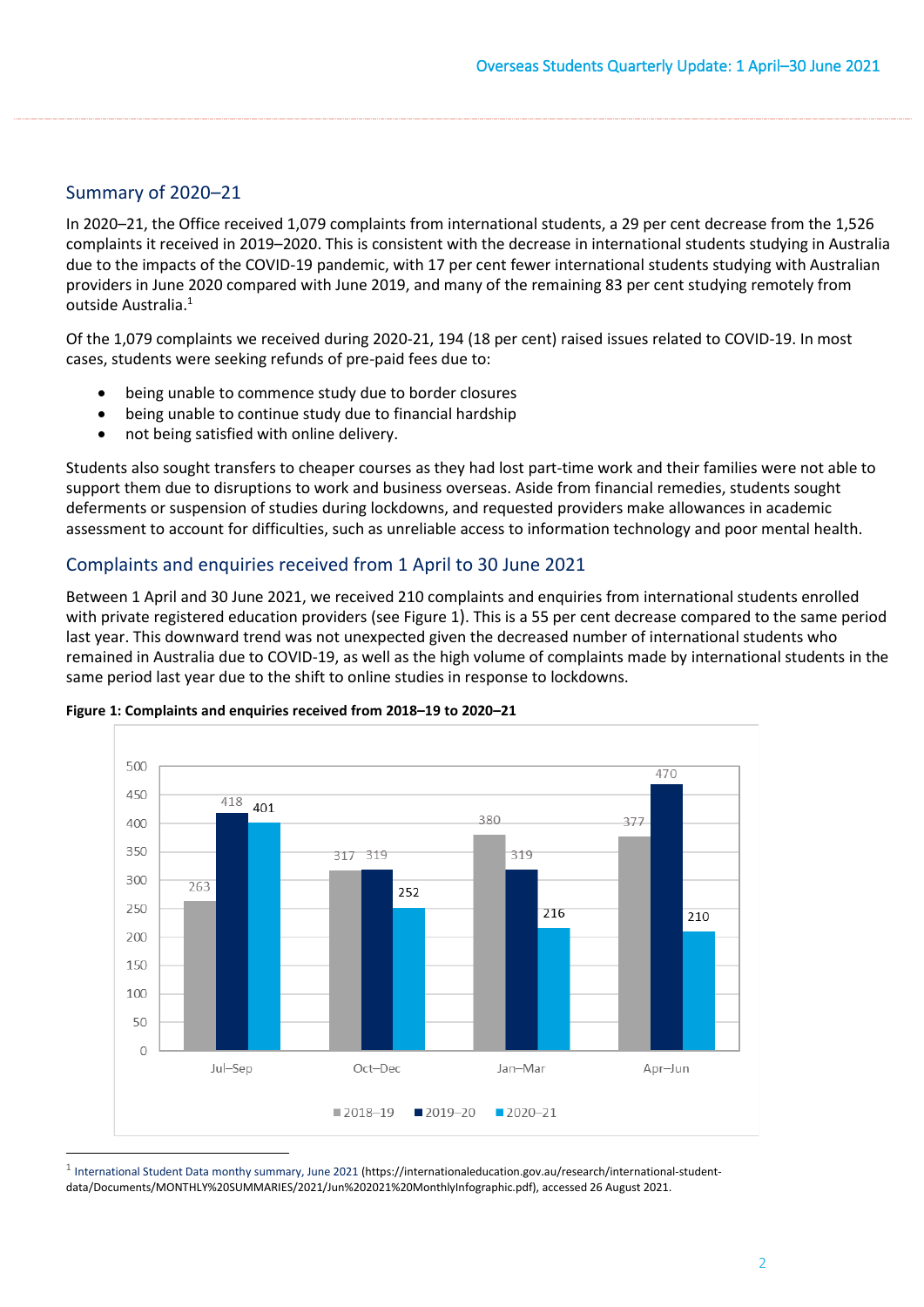### Action taken to finalise complaints

Between 1 April and 30 June 2021, we finalised 181 complaints which included 221 issues. We received some of these complaints during previous quarters.

[Figure 2](#page-2-0) provides a summary of the actions we took to finalise complaints in the quarter. More information on how we finalise complaints can be found in an earlier quarterly update [here.](https://www.ombudsman.gov.au/__data/assets/pdf_file/0011/110621/Overseas-Students-Quarterly-Summary-October-to-December-2019.pdf)

<span id="page-2-0"></span>**Figure 2: How we finalised complaints in the quarter** 



## Did providers meet their responsibilities?

Between 1 April and 30 June 2021, we finalised 37 complaint investigations which included 53 issues[. Table 1](#page-2-1) details our views about whether providers met their responsibilities for investigations finalised during the period.

<span id="page-2-1"></span>**Table 1: Views on finalised investigations: 1 April–30 June 2021** 

| <b>View</b>                                          | <b>Total issues</b> | %   |
|------------------------------------------------------|---------------------|-----|
| Provider substantially met responsibilities          | 30                  | 55% |
| Provider did not substantially meet responsibilities | 15                  | 27% |
| No view (see below)                                  |                     | 18% |

We do not always form a view about whether the provider substantially met their responsibilities. This is usually because the issue was resolved between the student and provider during the investigation, or the investigation was otherwise discontinued. For example, we may discontinue our investigation because the provider ceased operating, the student withdrew their complaint, or we decided that further investigation of that issue was unlikely to lead to a different or better outcome for the student.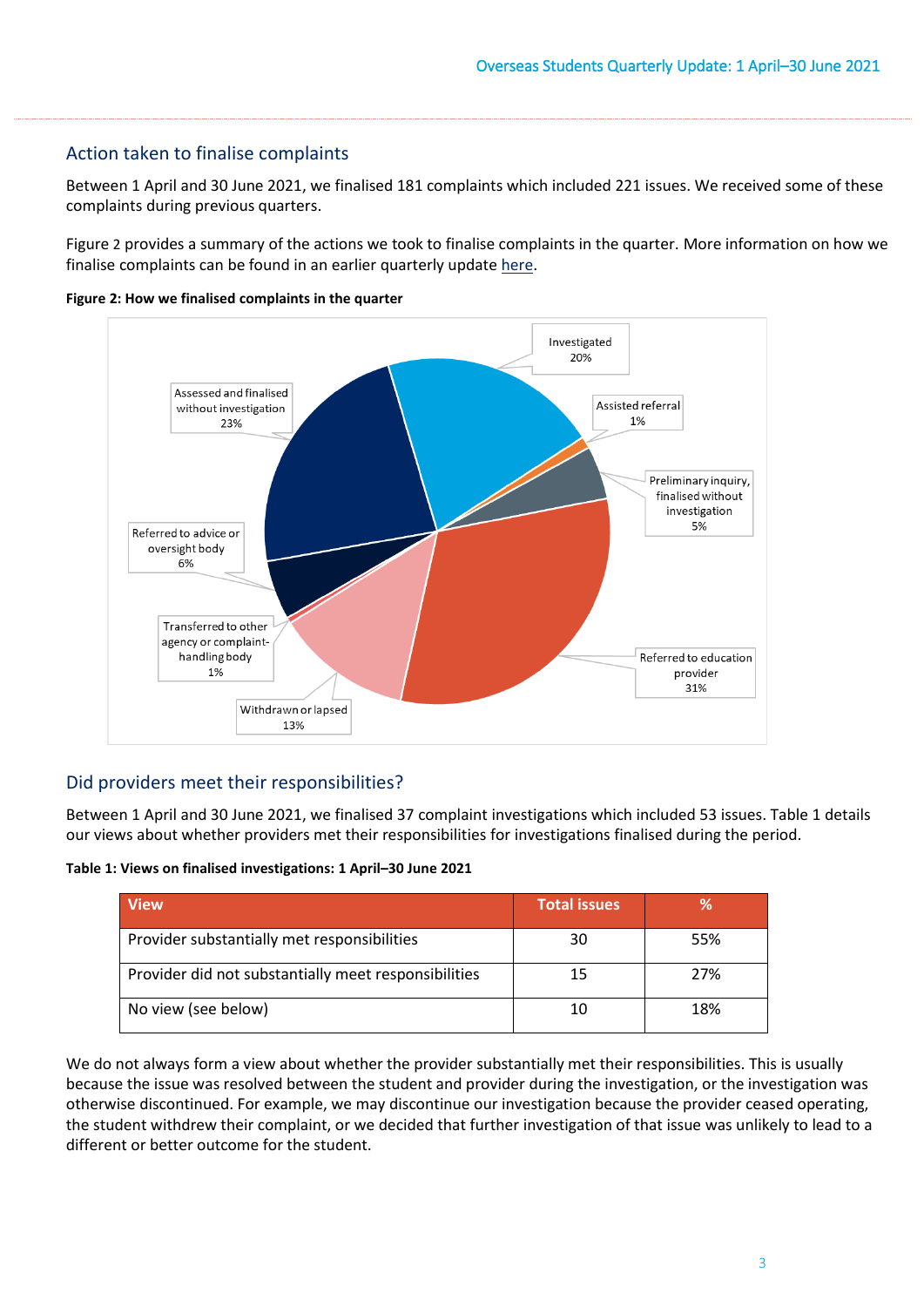#### Comments and suggestions

At the conclusion of our investigation, we can make comments and suggestions to providers about specific remedies or improvements they could make to their policies or processes.

 Between 1 April and 30 June 2021, we made 9 suggestions to providers about issues including accessibility of complaints and appeals processes, improved wording of clauses in written agreements, and improvements to policies and procedures to ensure compliance with relevant legislation.

### Complaint issues

Written agreements (fees and refunds) continue to be the most common issue (32 per cent) in complaints from overseas students. These complaints are generally due to students seeking a refund of pre-paid tuition fees where they cease studying before finishing their course. The student's ability to seek a refund should be stated in their written agreement with their provider.<sup>2</sup>

Transfers between providers (19 per cent) and deferring, suspending and cancelling enrolment (11 per cent) are the next most common issues in complaints to our Office.

[Figure 3](#page-3-0) below shows the most common issues raised in complaints during the quarter. Detailed data about complaint issues finalised during 1 April to 30 June 2021, including comparisons with the previous quarter, can be found i[n Table](#page-7-0)  **[3](#page-7-0)** on page 8.

<span id="page-3-0"></span>**Figure 3: Common complaint issues: 1 April–30 June 2021** 



<sup>2</sup>*National Code of Practice for Providers of Education and Training to Overseas Students 2018*, standard 3.4.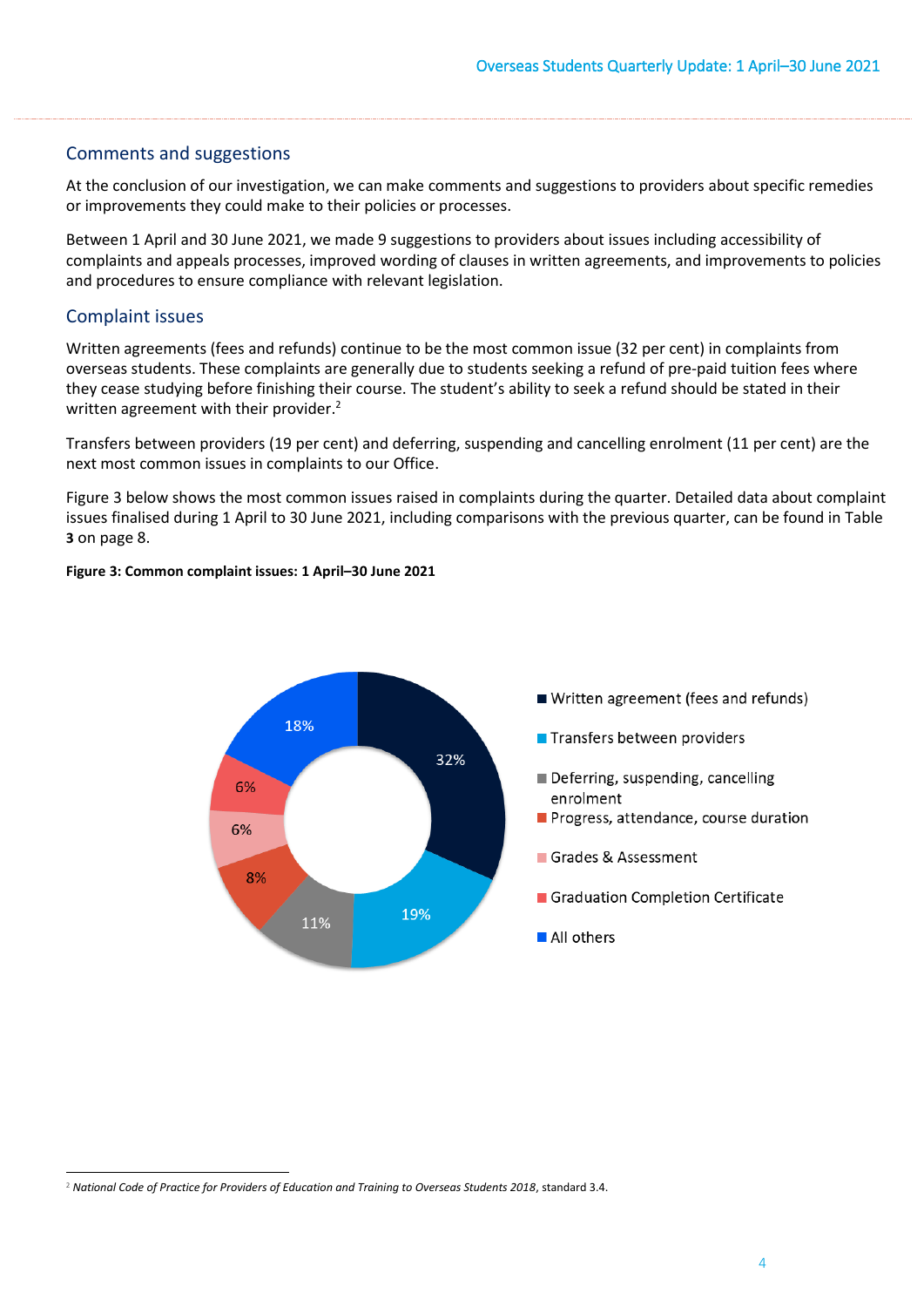### Complaints investigated by education sector

 highest proportion of international students in the Office's jurisdiction (77 per cent), followed by the Higher Education The Vocational Education and Training (VET) sector continues to be the sector we investigate most often, with 65 per cent of investigated complaints made by students studying VET courses. This aligns with the VET sector having the sector (18 per cent) (see

[Table](#page-8-0) **4** on page 9). In this quarter, we did not investigate any complaints from students in the English Language Intensive Courses for Overseas Students (ELICOS) or Schools sectors.



#### **Figure 4: Complaints investigated by sector: 1 April–30 June 2021**

## Complaints by registered state or territory

Providers registered in Victoria and New South Wales were the subject of the greatest numbers of complaints to our Office during the quarter. This is consistent with the higher number of students studying in these states (see [6](#page-9-0) on page 10).

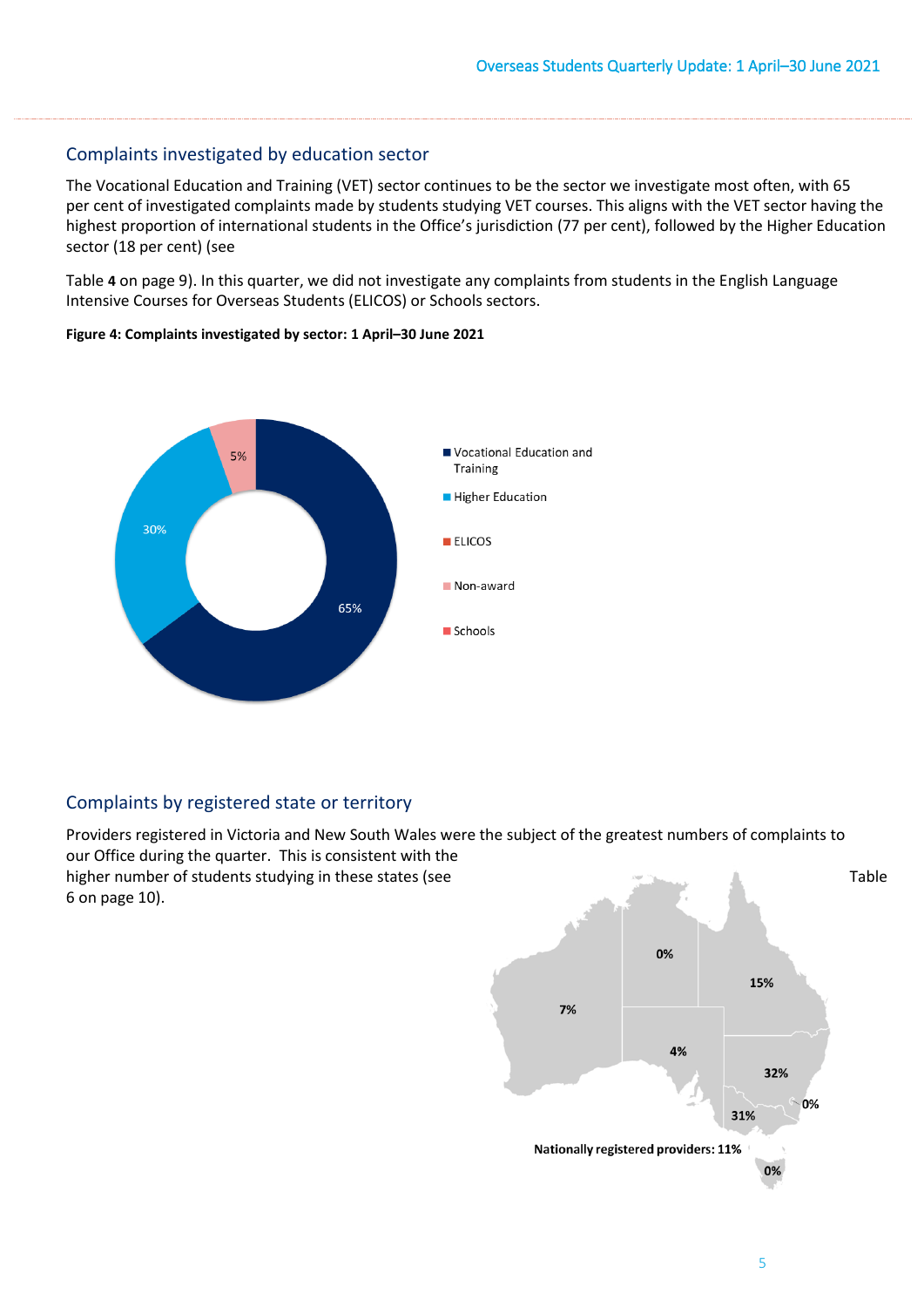## Complaints investigated by complainant's home location

During this quarter, we investigated and finalised complaints from students originating from 38 different countries and administrative regions. The greatest numbers of complaints were made by students from Colombia and India.

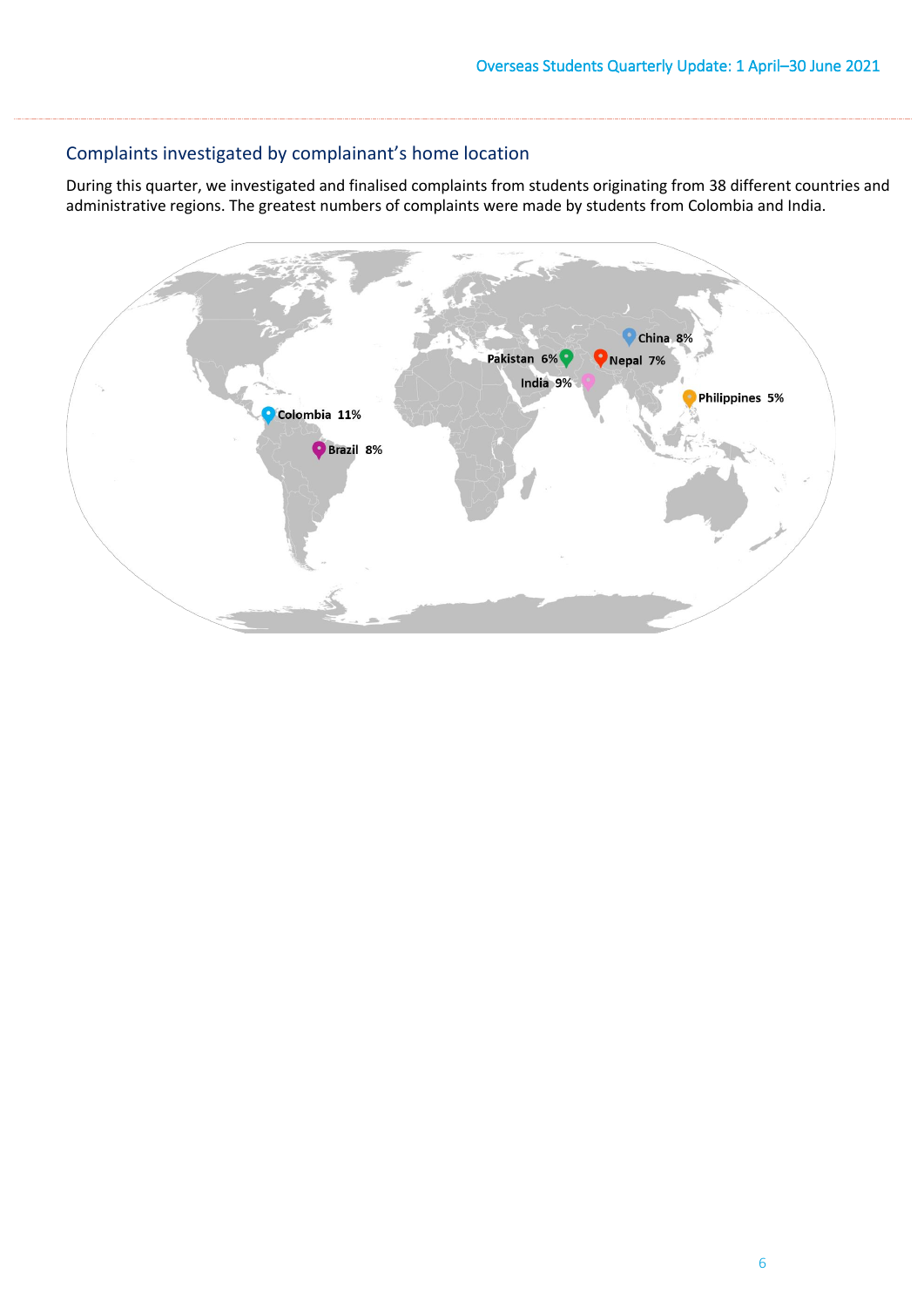### Case study – Refunding Unspent Tuition Fees

 business courses. Shortly before commencing the Advanced Diploma course, their provider sent them a new been updated and now included additional units of study, so it would take longer to complete. The student did not We received a complaint from a student who had enrolled in a Diploma and Advanced Diploma package of Letter of Offer, asking them to sign and return it as soon as possible. The provider stated that the qualification had see any option but to sign the Letter of Offer and agree to the conditions it contained.

The student progressed well in their Advanced Diploma studies but withdrew for personal reasons 6 months before completion. The student had already paid for the rest of the course, so they asked for a refund of their unspent tuition fees. The provider refused the student's request and upheld that decision when the student lodged an internal appeal.

#### **Provider default**

The provider decided to deliver the updated course without following provider default processes for the original course. In our view, the provider defaulted on their original agreement to deliver the Advanced Diploma between certain dates. However, they did not advise the student of their right to be placed with another provider or receive a release and refund of unspent tuition fees. In addition, the provider did not advise the Tuition Protection Service Director of their default.

The regulator had already agreed to an extended transition period between the two versions of the Advanced Diploma qualification, and the student's original planned course dates would have allowed them to complete the Advanced Diploma within that period. If they had been released or placed with a different provider, they may have been able to complete their studies within the original timeframe.

#### **Outcome**

 We concluded the provider should issue the student a refund as they were not advised of all available options when asked to sign the new written agreement. The provider accepted our view and refunded the unspent tuition fees.

We advised the provider that, if it upgrades a qualification in the future, it should ensure that all affected students are given the option to:

- be placed with another provider (if other providers are delivering the qualification over a longer period)
- receive a refund of unspent fees and a release to transfer to another provider of their choice
- accept the provider's offer of transferring to the upgraded qualification.

This is the case even where the provider has no choice but to offer the upgraded qualification.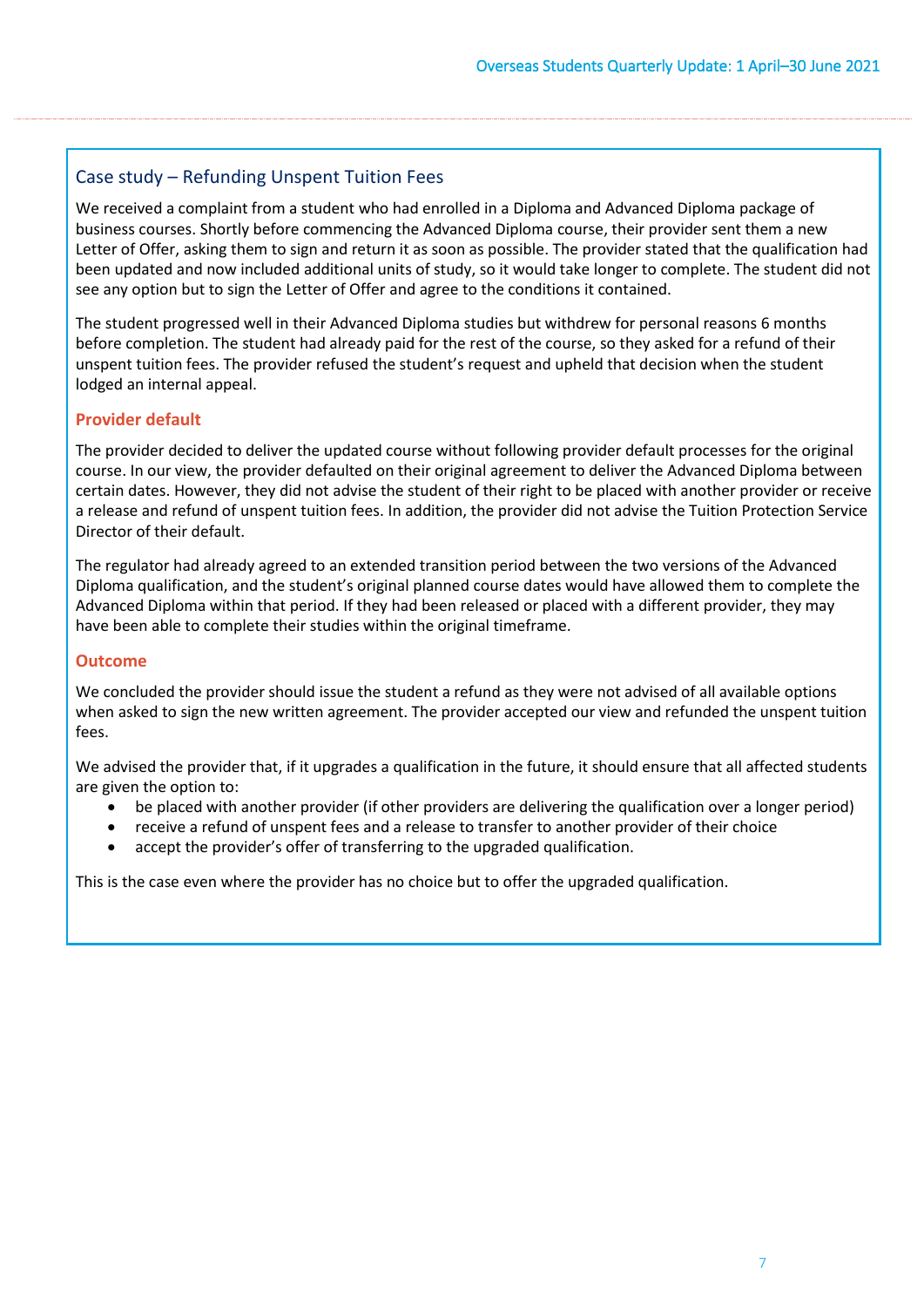## Timeframes to finalise complaints

 to meet these standards by actively monitoring complaint progress and looking for ways to finalise matters in a timely Between 1 April and 30 June 2021, we met our complaint handling service standards as displayed i[n Table 2.](#page-7-1) We strive manner while maintaining a high standard of complaint handling.

<span id="page-7-1"></span>

| <b>Complaints finalised</b> | <b>Timeframe</b> |     |
|-----------------------------|------------------|-----|
| 77%                         | Within 30 days   | 75% |
| 85%                         | Within 60 days   | 85% |
| 92%                         | Within 90 days   | 90% |
| 100%                        | Within 12 months | 99% |

## Detailed data regarding finalised complaints

#### <span id="page-7-0"></span>**Table 3: Complaint issues for complaints finalised 1 January–31 March 2021 and 1 April–30 June 2021**

| <b>Issue</b>                                   | <b>Issues raised in complaints</b><br>finalised, Jan Mar 2021 |                          | <b>Issues raised in complaints</b><br>finalised, Apr Jun 2021 |            |
|------------------------------------------------|---------------------------------------------------------------|--------------------------|---------------------------------------------------------------|------------|
|                                                | No.                                                           | Percentage               | No.                                                           | Percentage |
| Formalisation of enrolment (written agreement) | 107                                                           | 38.1%                    | 70                                                            | 31.7%      |
| Transfers between registered providers         | 53                                                            | 18.9%                    | 42                                                            | 19.0%      |
| Deferring, suspending or cancelling enrolment  | 21                                                            | 7.5%                     | 24                                                            | 10.9%      |
| Progress, attendance and course duration       | 19                                                            | 6.8%                     | 18                                                            | 8.1%       |
| Grades/assessment                              | 17                                                            | 6.0%                     | 14                                                            | 6.3%       |
| <b>Graduation Completion Certificate</b>       | 11                                                            | 3.9%                     | 14                                                            | 6.3%       |
| Complaints and appeals                         | 8                                                             | 2.8%                     | 9                                                             | 4.1%       |
| Out of jurisdiction to investigate (OOJ)       | 8                                                             | 2.8%                     | 9                                                             | 4.1%       |
| Provider default                               | $\mathbf{1}$                                                  | 0.4%                     | 5                                                             | 2.3%       |
| <b>Bullying or harassment</b>                  | $\overline{2}$                                                | 0.7%                     | 4                                                             | 1.7%       |
| Discipline                                     | 4                                                             | 1.4%                     | 4                                                             | 1.7%       |
| <b>Academic Transcript</b>                     | 8                                                             | 2.8%                     | 3                                                             | 1.3%       |
| Additional registration requirements           | 0                                                             | $\overline{\phantom{a}}$ | 1                                                             | 0.5%       |
| Marketing information and practices            | 10                                                            | 3.5%                     | $\mathbf{1}$                                                  | 0.5%       |
| Records management                             | 3                                                             | 1.1%                     | $\mathbf{1}$                                                  | 0.5%       |
| Recruitment of overseas student                | $\mathbf{1}$                                                  | 0.4%                     | $\mathbf{1}$                                                  | 0.5%       |
| Student support services                       | 5                                                             | 1.8%                     | $\mathbf{1}$                                                  | 0.5%       |
| <b>Education agents</b>                        | 3                                                             | 1.1%                     | 0                                                             |            |
| <b>TOTAL</b>                                   | 281                                                           |                          | 221                                                           |            |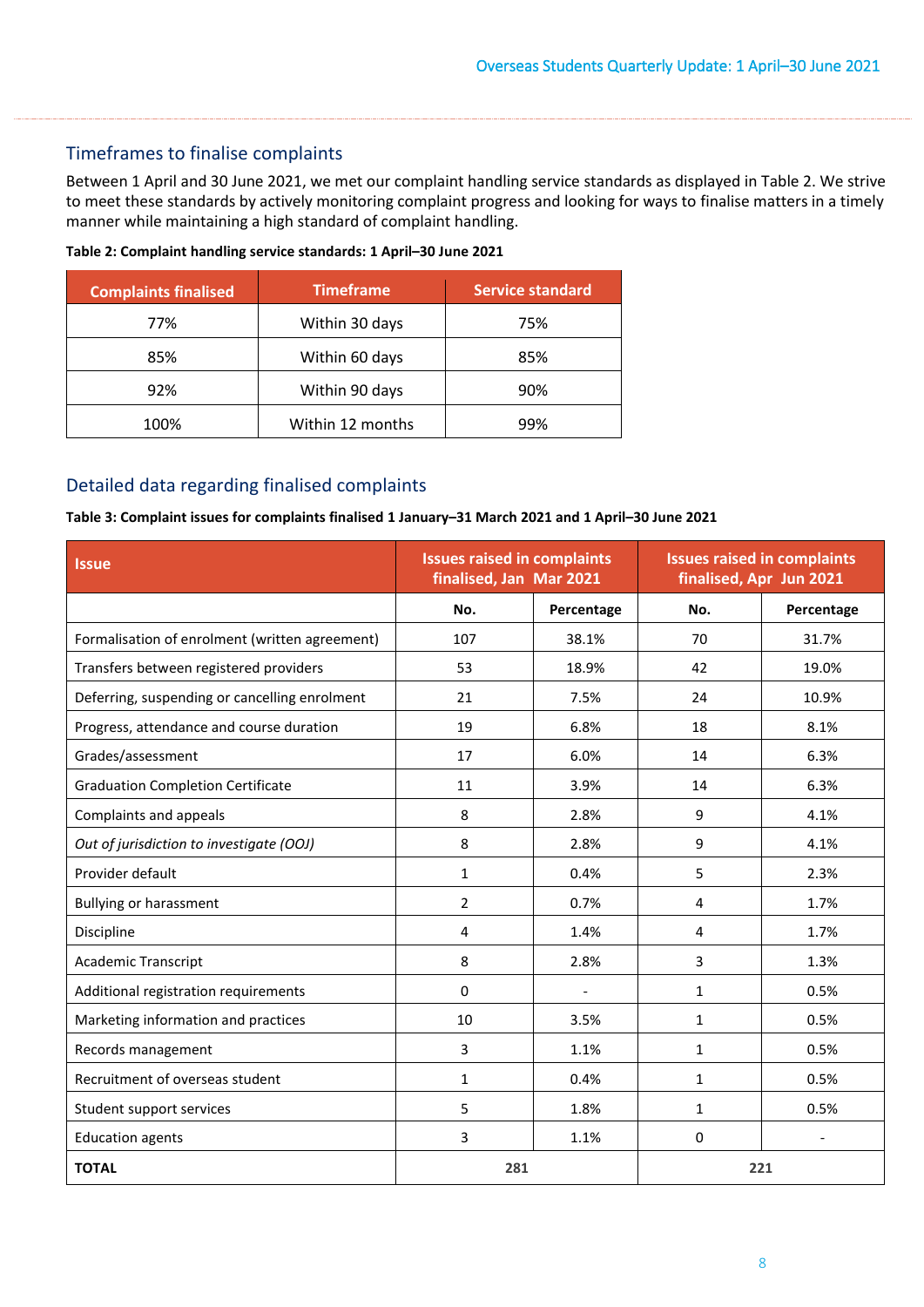| <b>Sector</b>           | No. of<br>students <sup>3</sup> | % of total<br>number of<br>students | <b>Complaints</b><br>investigated and<br>finalised<br><b>January March</b><br>2021 | $%$ of<br>complaints<br>investigated<br>and<br>finalised | <b>Complaints</b><br>investigated<br>and finalised<br><b>April June</b><br>2021 | $%$ of<br>complaints<br>investigated<br>and<br>finalised |
|-------------------------|---------------------------------|-------------------------------------|------------------------------------------------------------------------------------|----------------------------------------------------------|---------------------------------------------------------------------------------|----------------------------------------------------------|
| <b>VET</b>              | 151,217                         | 77.2%                               | 29                                                                                 | 54.7%                                                    | 24                                                                              | 65%                                                      |
| Schools                 | 5,173                           | 2.6%                                | $\mathbf{1}$                                                                       | 1.9%                                                     | $\mathbf 0$                                                                     | 0%                                                       |
| <b>ELICOS</b>           | 3,211                           | 1.7%                                | 10                                                                                 | 18.9%                                                    | $\mathbf 0$                                                                     | 0%                                                       |
| <b>Higher Education</b> | 35,701                          | 18.2%                               | 13                                                                                 | 24.5%                                                    | 11                                                                              | 30%                                                      |
| Non-Award               | 641                             | 0.3%                                | $\mathbf 0$                                                                        | 0%                                                       | $\overline{2}$                                                                  | 5%                                                       |
| <b>TOTAL</b>            | 195,943                         | 100%                                | 53                                                                                 | 100%                                                     | 37                                                                              | 100%                                                     |

#### <span id="page-8-0"></span>**Table 4: Complaints investigated and finalised: 1 January–31 March and 1 April–30 June 2021, by education sector**

| Table 5: Most common issues in finalised investigations: 1 April-30 June 2021, by education sector |  |  |
|----------------------------------------------------------------------------------------------------|--|--|
|                                                                                                    |  |  |

| <b>Sector</b>       | <b>Issue 1</b>                                       | % of issues<br>investigated<br>in sector | <b>Issue 2</b>        | % of issues<br>investigated<br>in sector | <b>Issue 3</b>                          | % of issues<br>investigated<br>in sector |
|---------------------|------------------------------------------------------|------------------------------------------|-----------------------|------------------------------------------|-----------------------------------------|------------------------------------------|
| <b>VET</b>          | Written<br>agreements                                | 39.4%                                    | Transfers             | 21.2%                                    | Complaints and<br>appeals               | 12.1%                                    |
| Schools             | <b>No</b><br>investigations<br>finalised             |                                          |                       |                                          |                                         |                                          |
| <b>ELICOS</b>       | No.<br>investigations<br>finalised                   |                                          |                       |                                          |                                         |                                          |
| Higher<br>Education | Deferring,<br>suspending,<br>cancelling<br>enrolment | 29.4%                                    | Written<br>agreements | 23.5%                                    | Progress,<br>attendance and<br>duration | 17.6%                                    |
| Non-award           | Complaints<br>and appeals<br>processes               | 33.3%                                    | Discipline            | 33.3%                                    | Grades and<br>assessment                | 33.3%                                    |

<sup>&</sup>lt;sup>3</sup> Number of 'Studying Confirmations of Enrolment' (CoEs) in Overseas Students Ombudsman jurisdiction by 'main course sector'. Provider Registration and International Student Management System (PRISMS) report as of 24 August 2021.